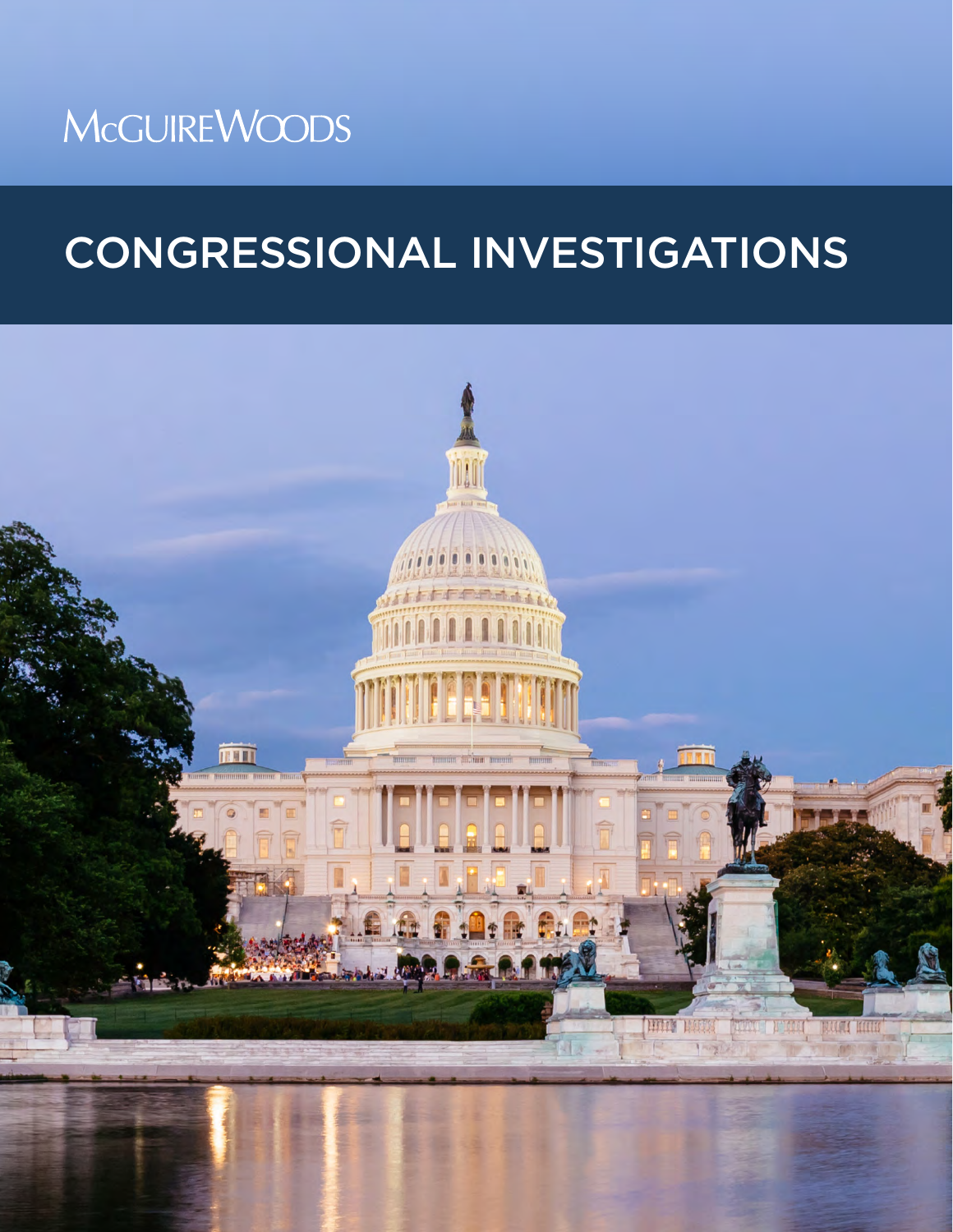### **MCGUIREWOODS**

### **CONGRESSIONAL INVESTIGATIONS**



### Congressional investigations move fast, and they do not conform to the rules of a courtroom.

Media scrutiny, the glare of the spotlight, and shifting political alliances are just some of the unique challenges posed by these investigations. And these challenges are never more prevalent than when the balance of power in Congress changes hands: Corporate conduct that was appropriate when it occurred can suddenly become the target of committee staff motivated by a partisan political agenda.

McGuireWoods is distinctively qualified to help individuals and companies navigate this demanding terrain. Our congressional investigations team includes seasoned investigations lawyers with extensive experience on some of the most high-profile congressional investigations. Ranging from the Major League Baseball steroid scandal, the "Fast and Furious" investigations, the Deep Water Horizon inquiries, and the recent USA Gymnastics sexual assault investigations, our Congressional Investigations lawyers have been there. Over the past 20 years, we have built strong personal and professional relationships with members and their staff and have earned a reputation for knowing how to navigate the halls of Congress.

Our congressional investigations team leverages the wide-ranging capabilities and relationships of McGuireWoods' lobbying arm, McGuireWoods Consulting, comprised of a strong bipartisan team of Capitol Hill veterans who have extensive experience with the inner workings of Congress, including a highly-respected former member of Congress and White House political director.

To provide the most innovative and in-depth services to our clients, McGuireWoods also relies on our technical industry expertise across a broad range of sectors, including:

- Defense
- Financial Institutions
- **Healthcare**
- **Pharmaceutical**
- **Energy**
- **Education**
- **Infrastructure**
- **Technology**
- Transportation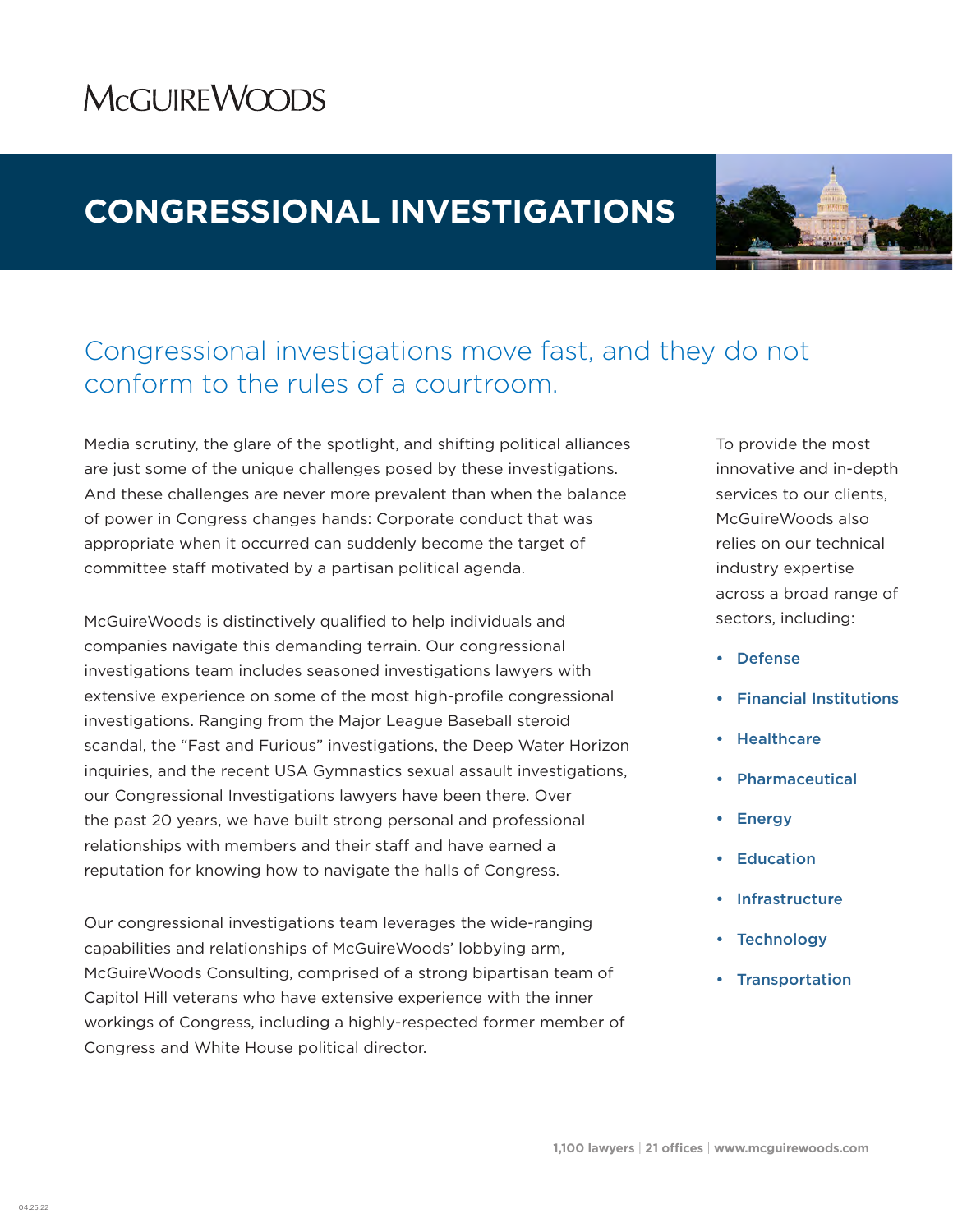

#### **ABOUT OUR TEAM**

The congressional investigations team at McGuireWoods is part of an elite Government Investigations & White Collar Litigation Department that has been recognized as a Law360 Practice Group of the Year. Our senior team is comprised of a deep bench of lawyers with decades of experience with investigations at the intersection of law and politics, including a former Deputy Attorney General of the United States, former U.S. Attorneys, more than a dozen federal prosecutors, an Associate Counsel to the President of the United States, and other former senior enforcement officials. Our congressional investigations team also leverages the strengths of McGuireWoods Consulting's former elected officials, senior Executive Branch officials, more than a dozen senior congressional staffers, and White House and legislative staff.

Our combined congressional investigations team includes:

- **•** Former Deputy Attorney General and Acting Attorney General of the United **States**
- **•** Former highly-respected member of Congress and White House political director
- **•** Senior Congressional staffers from both sides of the aisle
- **•** Former transition team Members for the current presidential administration
- **•** Former Associate Counsel to the President of the United States
- **•** Former U.S. Attorneys and more than a dozen federal prosecutors
- **•** Former Assistant Attorney General for the Justice Department's National Security **Division**
- **•** Former Attorney General of Virginia
- **•** Former Chief of Staff to former Gov. Terry McAuliffe and former U.S. Sen. Jim Webb
- **•** Former Chief Counsel to Sen. John McCain's 2008 presidential campaign
- **•** Former high-level government enforcement officials at the SEC and the Justice Department
- **•** Former Chief of Staff to U.S. Sen. John **Hoeven**
- **•** Deputy independent counsel under Ken Starr during the Whitewater investigation
- **•** Numerous public policy and legislative affairs consultants

## **MCGUIREWOODS**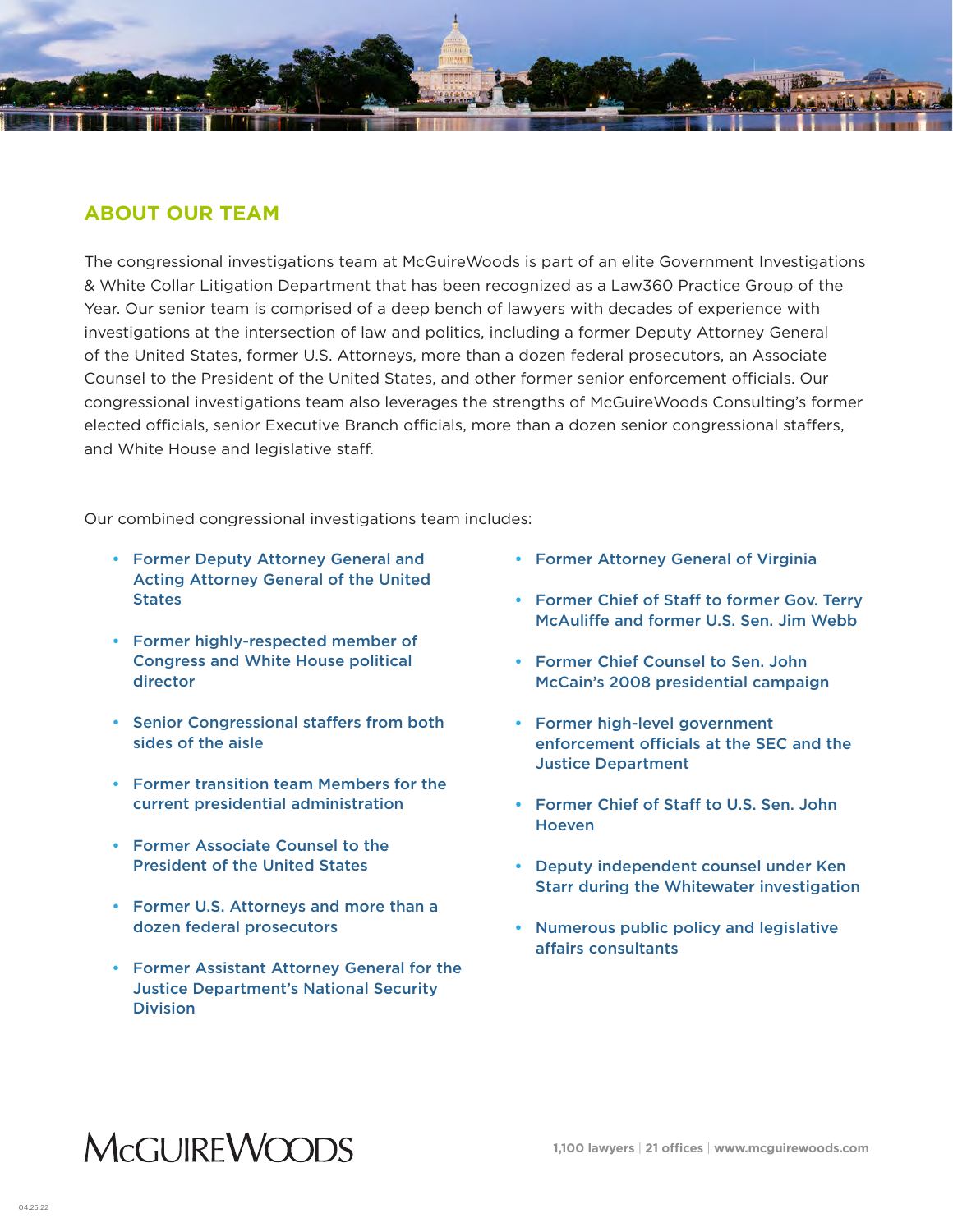

#### **HOW WE HELP**

Given this special combination of skills, experience, and relationships, McGuireWoods' congressional investigations team helps our clients develop successful strategies to move through the gauntlet of the congressional investigations process. From a seemingly innocuous request issued by a congressional committee to a full-blown hearing in front of cameras, we gauge the potential legal, political, and reputational consequences, counseling clients on how to resolve the issue positively while avoiding damaging missteps. Our team also helps clients limit the collateral consequences of congressional investigations by developing strategies to reduce and address private litigation and potential criminal exposure. Furthering our expertise and in close collaboration with McGuireWoods' Strategic Risk & Crisis Management Group, our team also manages ancillary issues associated with congressional investigations, including board and shareholder relations, media inquiries, and other crisis management matters.

Fortune 500 companies, senior executives, boards of directors, and high-profile political leaders have called on McGuireWoods to handle a broad range of matters in the congressional arena, including:

| Responding to congressional subpoenas<br>for documents or investigative hearing<br>testimony | Analyzing privilege and other sensitive<br>elements of potential testimony                  |
|----------------------------------------------------------------------------------------------|---------------------------------------------------------------------------------------------|
|                                                                                              |                                                                                             |
| Negotiating with legislative staff on scope<br>of response                                   | Directing media and public relations and<br>developing crisis management strategies         |
|                                                                                              |                                                                                             |
| Preparing witnesses for hearing using<br>"mock panels"                                       | Overseeing board and shareholder<br>relations and litigation and other ancillary<br>matters |

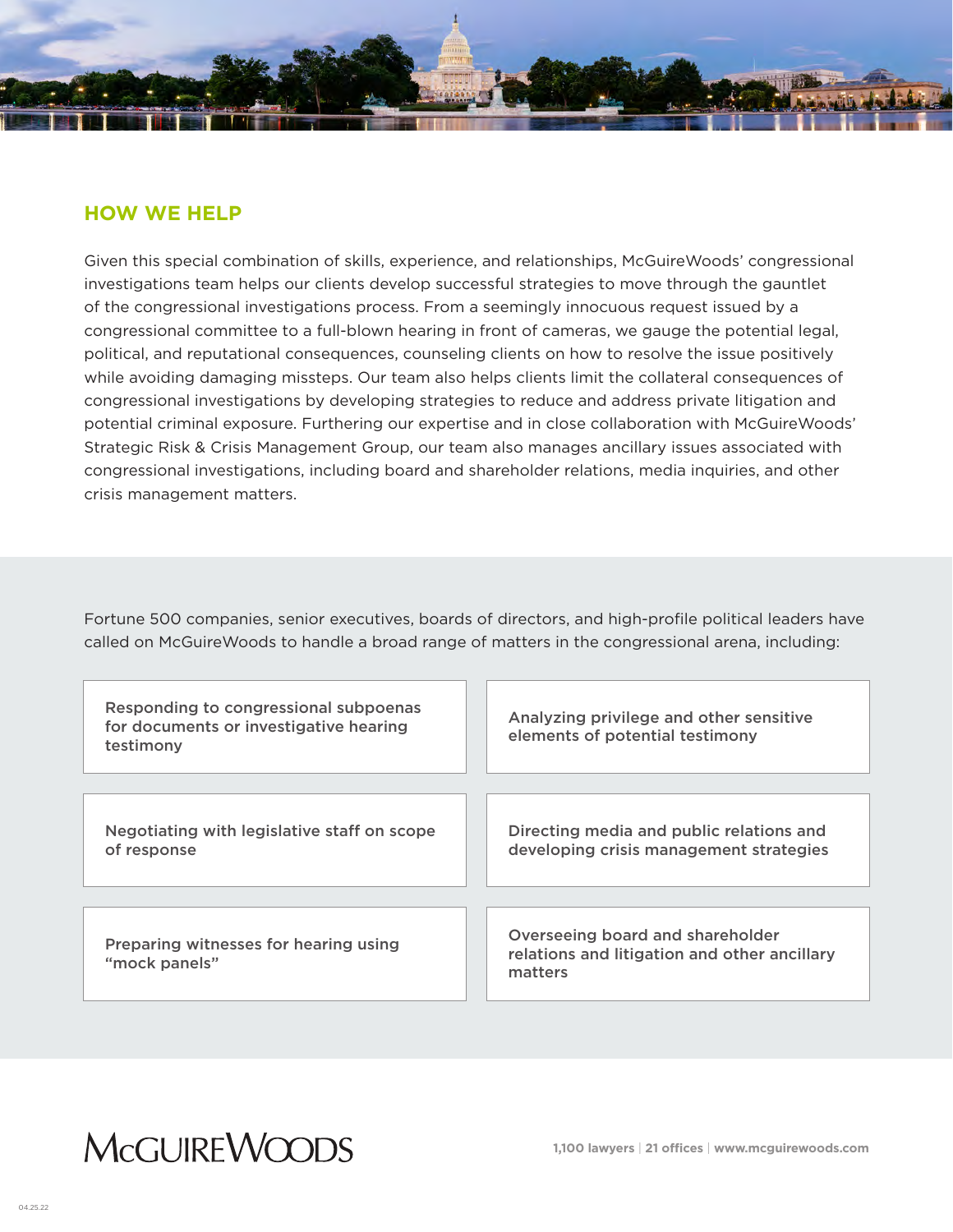#### **REPRESENTATIVE MATTERS**

- Represented Major League Baseball Players Association in congressional inquiry into steroid use
- Represented senior executive of BP in hearings related to the Deepwater Horizon oil spill
- Represented former President of USA Gymnastics in recent sexual abuse investigation
- Represented CIA and DOD officials in congressional investigation into Bush-era enhanced interrogation techniques
- Represented a U.S. Attorney in congressional probe regarding criminal charging decisions
- Assisted major government contractor in Senate testimony regarding veterans hiring issues
- Assisted major aerospace company in highvisibility Pentagon matter
- Represented Members of Congress in Ethics Committee and DOJ investigations, including the resolution of a six-year federal investigation into former House Majority Leader Tom Delay's ties to lobbyist Jack Abramoff
- Represented Acting Director of the Bureau of Alcohol, Tobacco, Firearms and Explosives in the "Fast and Furious" congressional investigation
- Represented several large pharmaceutical companies in congressional probes into the opioid crisis
- Assisted leading energy company in state ethics investigation



04.25.22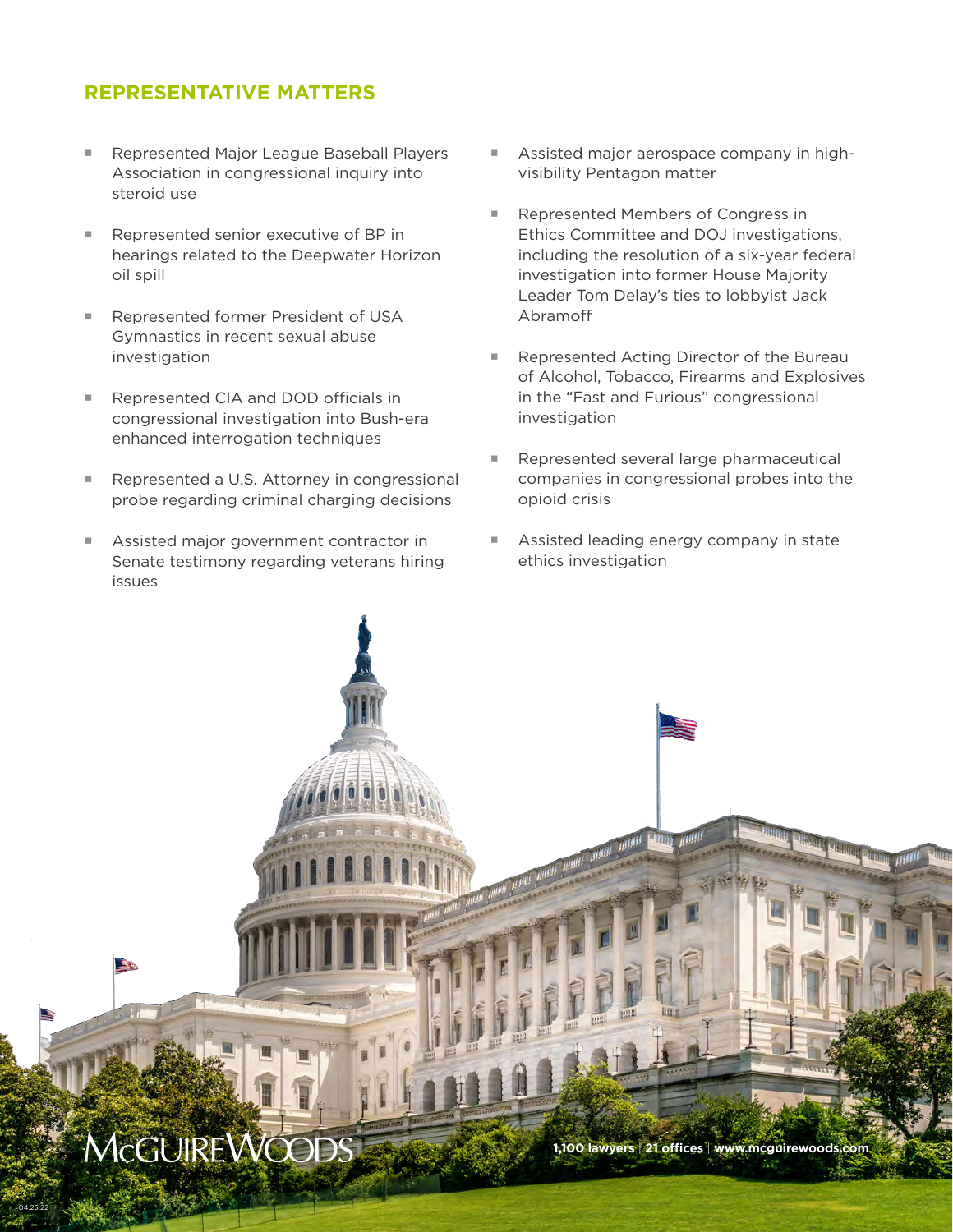

#### **KEY CONTACTS**

For more information please contact the following lawyers:



**TODD R. STEGGERDA PARTNER** +1 202 857 2477 tsteggerda@mcguirewoods.com Chair, Government Investigations and White Collar Litigation



**JOHN S. MORAN PARTNER** +1 202 828 2817 jmoran@mcguirewoods.com Co-Chair, Congressional Investigations

#### **ABOUT OUR GOVERNMENT INVESTIGATIONS & WHITE COLLAR LITIGATION DEPARTMENT**

The Government Investigations & White Collar Litigation Department at McGuireWoods is a nationally recognized team of more than 80 attorneys representing Fortune 100 and other companies and individuals in the full range of civil and criminal investigations and enforcement matters at both the federal and state level. Our senior team is comprised of a deep bench of former federal officials, including a former Deputy Attorney General of the United States, former U.S. Attorneys, more than a dozen federal prosecutors, and an Associate Counsel to the President of the United States. Strategically centered in Washington, our Government Investigations & White Collar Litigation is proud to be recognized as an elite practice, most recently honored by Chambers USA with a highly regarded nationwide ranking for Corporate Crime & Investigations, honored twice as White Collar Practice Group of the Year by Law360, and consistently ranked among the world's leading investigations firms on the Global Investigations Review 100 guide to top cross-border investigations practices. The Legal 500 United States, a premier list of the country's best law firms, also commended McGuireWoods for the "exceptional quality" of our powerhouse white collar litigation practice.

For more information about the breadth of the capabilities of the Government Investigations & White Collar Litigation Department, please contact department Chair Todd Steggerda at [tsteggerda@mcguirewoods.com](mailto:tsteggerda%40mcguirewoods.com?subject=) or at +1 202 857 2477.

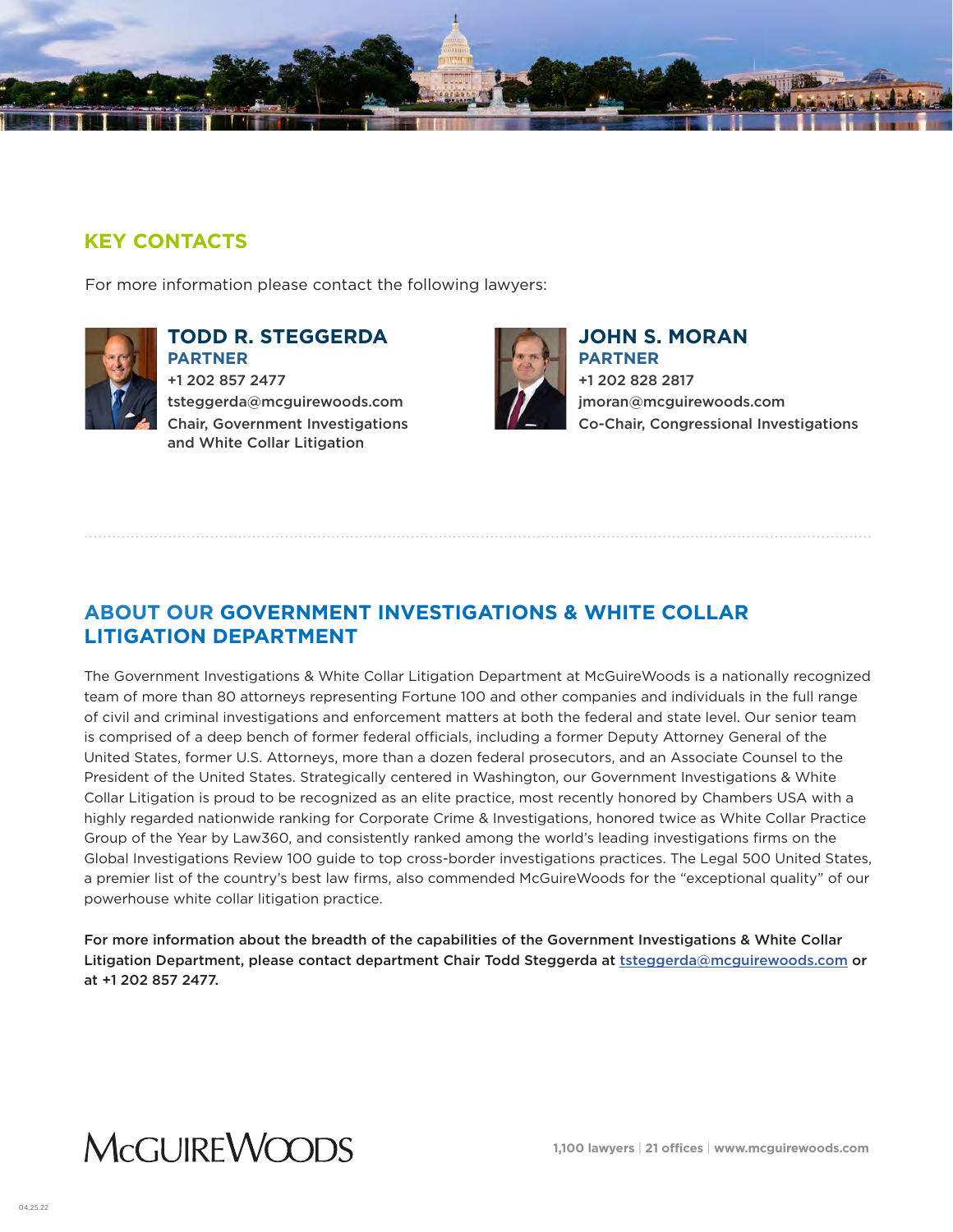#### **SENIOR CONGRESSIONAL INVESTIGATIONS TEAM**



**JOHN D. ADAMS PARTNER** +1 804 775 4744 jadams@ mcguirewoods.com



**CAROLYN J. APPEL ASSOCIATE** +1 202 828 2879 cappel@ mcguirewoods.com



**RYAN M. BERNSTEIN SR. VP, FEDERAL PUBLIC AFFAIRS MCGUIREWOODS CONSULTING LLC** +1 202 857 2945 rbernstein@mwcllc.com



**ROBERT J. BITTMAN PARTNER** +1 202 857 2472 rbittman@ mcguirewoods.com



**LOUIS D. GREENSTEIN PARTNER** +1 202 857 2415 lgreenstein@ mcguirewoods.com



**BRANDI G. HOWARD PARTNER** +1 202 857 2438 bhoward@ mcguirewoods.com



**CHARLES WM. MCINTYRE PARTNER** +1 202 857 1742 cmcintyre@ mcguirewoods.com



**MONA G. MOHIB SR. VP, FEDERAL PUBLIC AFFAIRS MCGUIREWOODS CONSULTING LLC** +1 202 857 2912 mmohib@mwcllc.com



**JOHN S. MORAN PARTNER** +1 202 828 2817 jmoran@ mcguirewoods.com



**TODD MULLINS PARTNER** +1 202 857 1752 tmullins@ mcguirewoods.com



**BENJAMIN A. O'NEIL PARTNER** +1 202 857 2466 boneil@ mcguirewoods.com

**PAUL J. REAGAN SR. VP, FEDERAL PUBLIC AFFAIRS, MCGUIREWOODS CONSULTING LLC** +1 202 857 2901 preagan@mwcllc.com



**SUSAN C. RODRIGUEZ PARTNER** +1 704 343 2303 srodriguez@ mcguirewoods.com



**GEORGE J. TERWILLIGER III PARTNER** +1 202 857 2473 gterwilliger@ mcguirewoods.com



**J. PATRICK ROWAN PARTNER** +1 202 857 1758 prowan@ mcguirewoods.com

**ROBERT K. WASINGER**

**GROUP MCGUIREWOODS CONSULTING LLC** +1 202 857 2919









**JACK L. WHITE PARTNER** +1 704 712 5474 jwhite@ mcguirewoods.com

#### **ABOUT McGUIREWOODS**

McGuireWoods has 1,100 lawyers in 21 offices across the United States and other countries. Over its 187-year history, we have earned the loyalty of our many longstanding clients with deep understanding of their businesses and broad skills in complex regulatory and compliance matters, highstakes disputes, and transactional matters. For more than a decade, McGuireWoods has been ranked on BTI Consulting Group's "Client Service 30" list of law firms serving Fortune 1,000 companies — elite firms singled out for client service excellence based on unprompted feedback from corporate counsel. Its full-service public affairs arm, McGuireWoods Consulting LLC, offers infrastructure and economic development, strategic communications and grassroots advocacy, and government relations solutions. For more information, visit www.mcguirewoods.com.